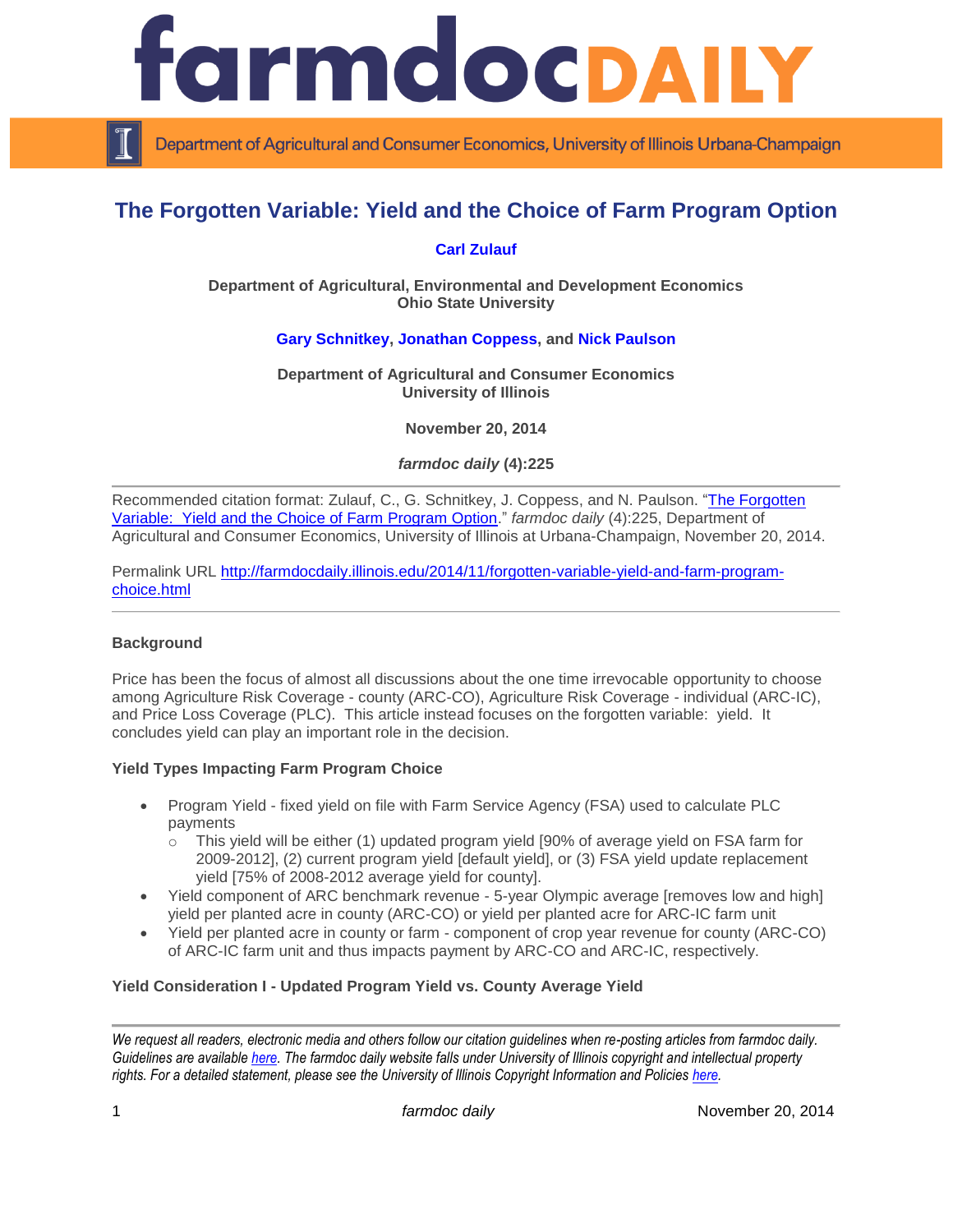- The higher the program yield relative to county average yield, everything else constant; the more attractive is PLC relative to ARC-CO.
- Farm yield data for farms that had a complete set of yield data for the 2009-2012 crop years in the Illinois Farm Business Farm Management (FBFM) program were used to replicate the updated program yield option - 90% of the simple average of farm yield from 2009 through 2012. County yield data from the U.S. Department of Agriculture (USDA), National Agriculture Statistics Service (NASS) [Quick Stats](http://www.nass.usda.gov/Quick_Stats/) data base were used to replicate the ARC-CO yield component for the 2014 crop year - Olympic average of yields for 2009 through 2013 for the county in which the FBFM farm was located. For 11% of the FBFM farms with corn, the replicated program update yield exceeded the replicated ARC-CO yield component (see Figure 1). The comparable number for soybeans was 29% of FBFM farms with soybeans. These results for FBFM farms suggest that the ARC-CO yield component will likely exceed the PLC program yield for most, but not all, Illinois farms. Thus, everything else the same, the level of yield will most likely favor ARC-CO for most farms in Illinois.



### **Yield Consideration II - Growth in Yield**

- Both ARC programs use a moving average of yield whereas PLC uses the fixed program yield.
- There is no reason at present not to expect that, given normal weather, yields should continue their historical up trend through 2018. As a result, ARC's yield component and thus benchmark revenue should increase on average through 2018.
- Yield trends have varied by crop (see Figure 2). Thus, at the aggregate crop level, the method used to calculate ARC's yield component has the most value for peanuts and corn and the least value for oats and sorghum.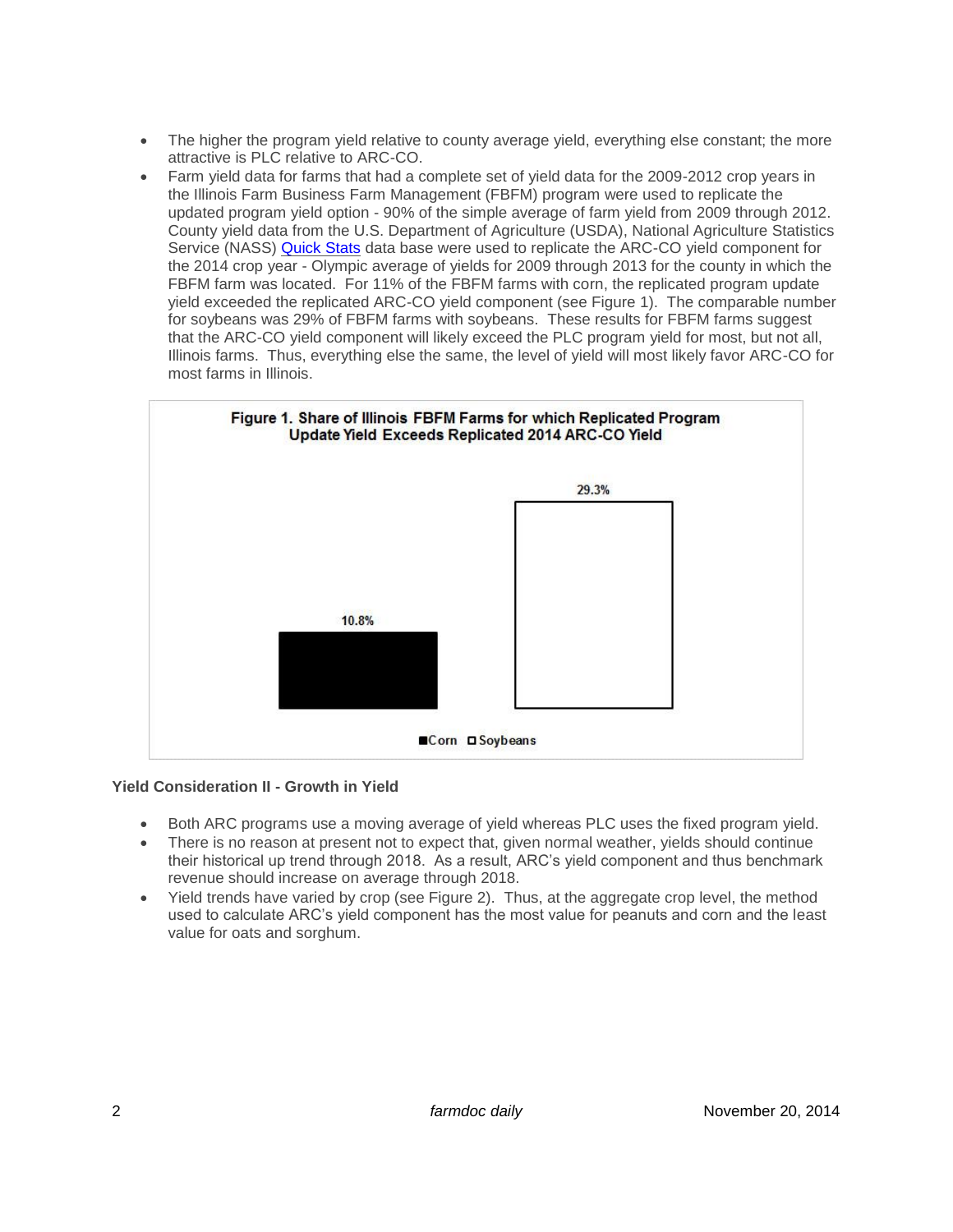

# **Yield Consideration III - Farm Average Yield vs. County Average Yield**

- ARC-CO and ARC-IC pay on 85% and 65%, respectively, of program base acres. Thus, for ARC-IC to be a competitive option some factor or factors have to compensate for ARC-IC's fewer payment acres.
- One potential compensation is an ARC-IC yield benchmark component that is (much) higher than the ARC-CO yield benchmark component and the PLC farm payment yield. If 1 program crop and the same percent payment rate for both ARC programs are assumed, the ARC-IC yield benchmark component needs to be more than 30% higher than the county yield benchmark component in order for ARC-IC to pay more than ARC-CO. Other situations result in a different breakeven yield. Using the Illinois FBFM farm and USDA Quick Stats county data sets to replicate ARC-CO and ARC-IC Olympic average yields for the 2008-2012 crops, the ARC-IC benchmark yield component exceeded the ARC-CO benchmark yield component by at least 30% on 3% and 5% of FBFM farms with corn and soybeans, respectively (see Figure 3). This simple analysis suggests a relatively small number of farms may find ARC-IC of interest due to higher farm than county yields.
- Other potential compensations are a FSA farm with highly variable yields and the planting of fruits and vegetables on the farm. These compensations are discussed in more detail in the June 6, 2014 *farmdoc daily* article by Carl Zulauf and Gary Schnitkey, **"**[2014 Farm Bill: Making the Case](http://farmdocdaily.illinois.edu/2014/06/2014-farm-bill-making-case-for-arc-individual-farm.html)  [for Looking at ARC-Individual Farm.](http://farmdocdaily.illinois.edu/2014/06/2014-farm-bill-making-case-for-arc-individual-farm.html)**"**

### **Yield Consideration IV - Variability of Farm Yield to County Yield**

- County yield is less variable than individual farm yield because it is an average across the diverse array of agro climates, farm management styles, and production systems in a county.
- However, the relevant variable for comparing ARC-CO and ARC-IC is the variation in the ratio of farm and county yield to the 5-year average yield used to calculate the ARC revenue benchmark. Average yield also varies, potentially offsetting some variation in farm and county yield.
- Figure 4 presents for the 1977-2012 crops, the average absolute variation in yield for an FBFM farm and its associated county relative to the 5-year average for the FBFM farm and county. Due to availability of data, the average is a simple average and not the Olympic average of yield used by ARC-CO. Usually the difference between the simple and Olympic average is not large. For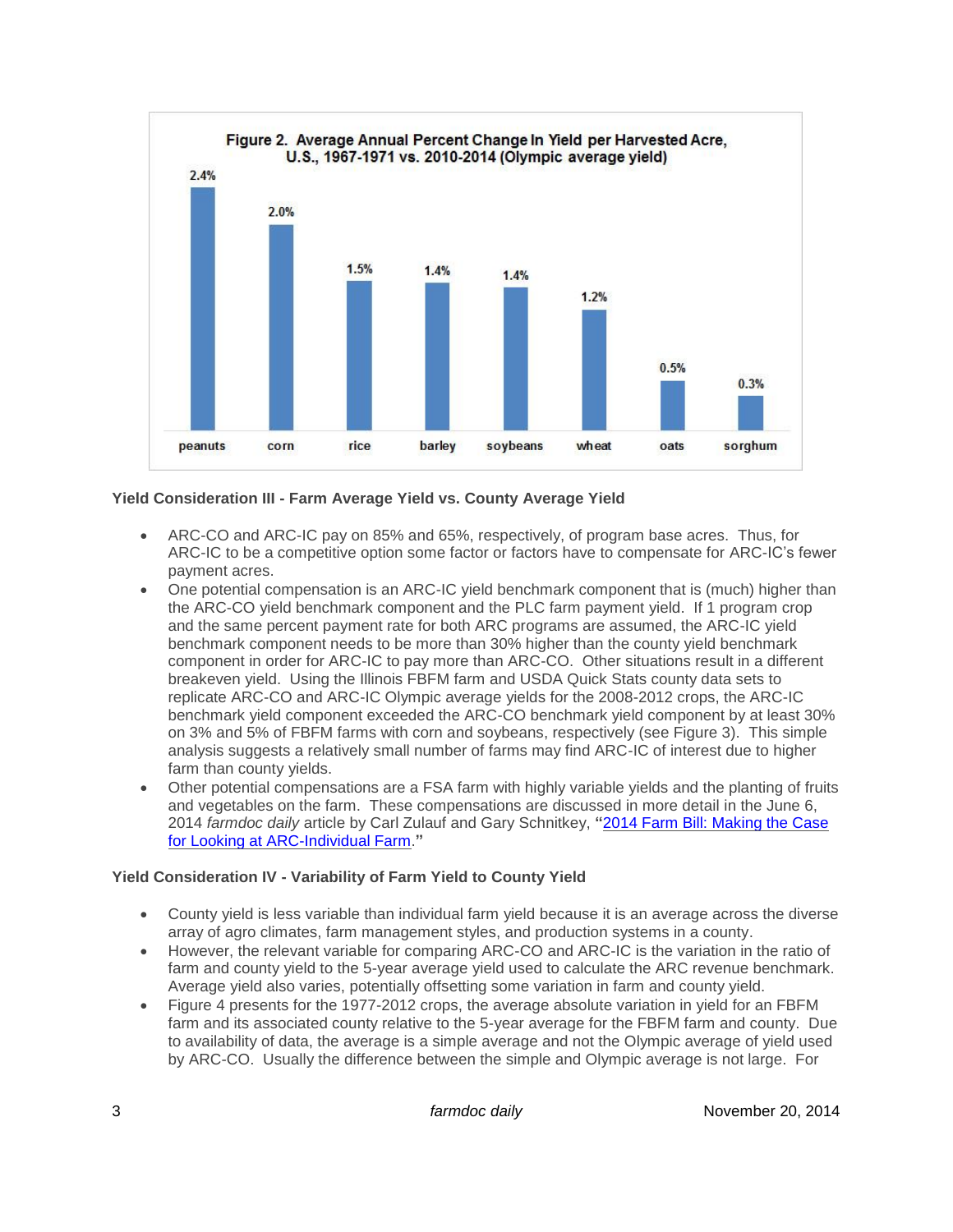corn, on average, farm yield for a year was 18% different than the 5-year average for the farm for that year. It may have been lower or higher, but the average difference was 18%. In comparison, the average absolute difference for corn county yield was 16%, or 11% less variable than farm yield relative to the farm average. Average absolute difference for soybean county yield was 11%, or 26% less variable than the farm level variability. These results suggest that on average yield variability is higher for corn than soybeans and for a farm than county. However, the difference in variability between farm and county is not huge. Thus, while higher yield variability at the farm level gives ARC-IC an advantage over ARC-CO, especially for corn; the advantage is not sizable in Illinois in general. Moreover, if more than 1 crop is planted on the ARC-IC farm unit or if the producer has more than 1 FSA farm in a state enrolled in ARC-IC, revenue is averaged over all program crops planted on the entire ARC-IC farm unit, further dampening the difference between variability for the ARC-IC farm unit and the county.